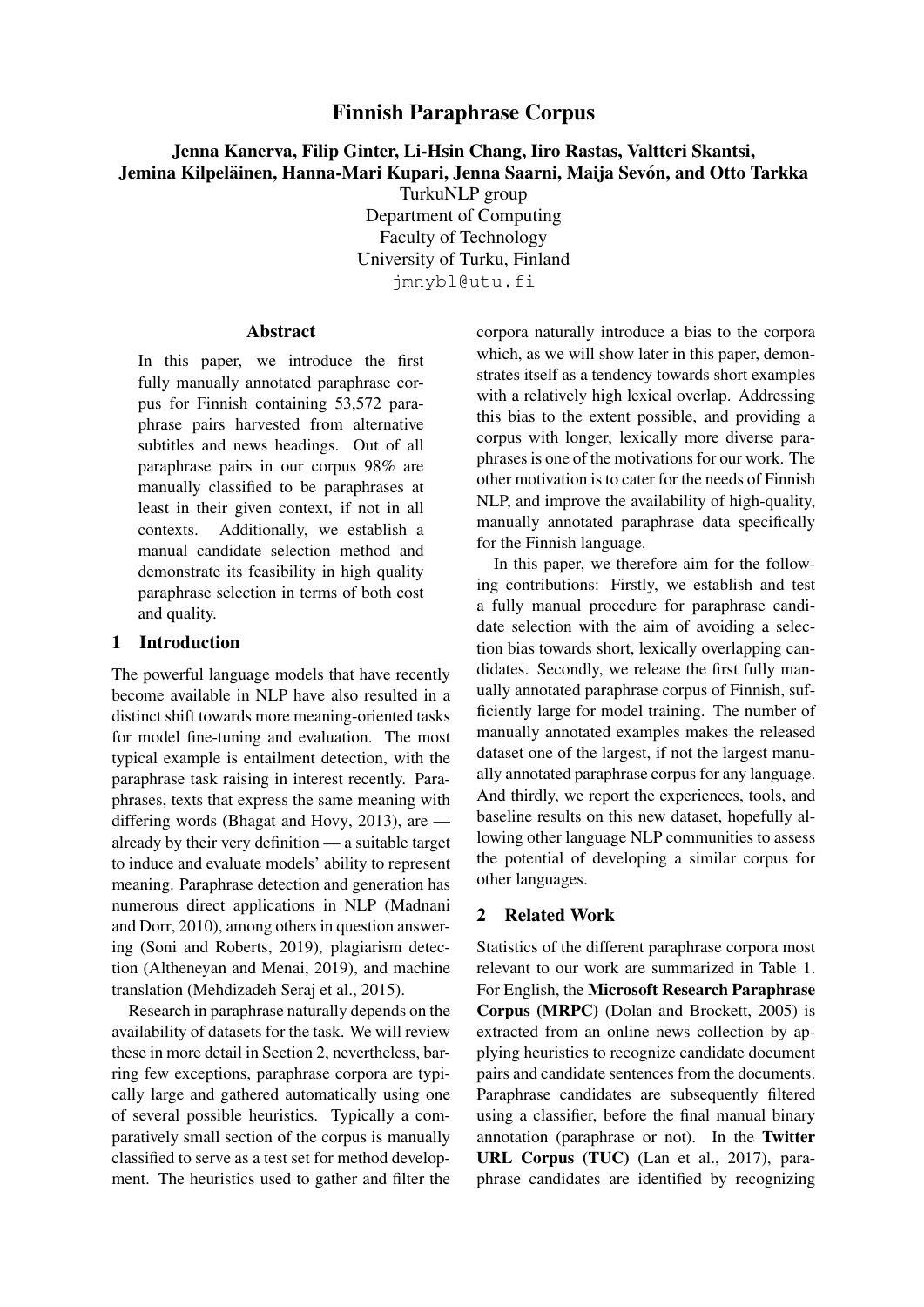| Corpus         | Data source                | Size autom. | Size manual | <b>Labels</b> |
|----------------|----------------------------|-------------|-------------|---------------|
| <b>English</b> |                            |             |             |               |
| <b>MRPC</b>    | Online news                |             | 5,801       | 0/1           |
| TUC            | News tweets                |             | 52K         | 0/1           |
| ParaSCI        | Scientific papers          | 350K        |             | $1-5$         |
| <b>PARADE</b>  | flashcards (computer sci.) |             | 10K         | $0 - 3$       |
| QQP            | Ouora                      | 404K        |             | 0/1           |
| <b>Finnish</b> |                            |             |             |               |
| Opusparcus     | OpenSubtitles              | 480K*       | 3,703       | $1 - 4$       |
| TaPaCo         | Tatoeba crowdsourcing      | 12K         |             |               |

Table 1: Summary of available paraphrase corpora of naturally occurring sentential paraphrases. The corpora sizes include the total amount of pairs in the corpus (i.e. also those labeled as non-paraphrases), thus the actual number of good paraphrases depend on the class distribution of each corpus. \*The highest quality cutpoint estimated by the authors.

shared URLs in news related tweets. All candidates are manually binary-labeled. ParaSCI (Dong et al., 2021) is created by collecting paraphrase candidates from ACL and arXiv papers using heuristics based on term definitions, citation information as well as sentence embedding similarity. The extracted candidates are automatically filtered, but no manually annotated data is available. PARADE (He et al., 2020) is created by collecting online user-generated flashcards for computer science related concepts. All definitions for the same term are first clustered, and paraphrase candidates are extracted only among a cluster to reduce noise in candidate selection. All extracted candidates are manually annotated using a scheme with four labels. Quora Question Pairs  $(QQP)^1$ contains question headings from the forum with binary labels into duplicate-or-not questions. The QQP dataset is larger than other datasets, however, although including human-produced labels, the labeling is not originally designed for paraphrasing and the dataset providers warn about labeling not guaranteed to be perfect.

Another common approach for automatic paraphrase identification is through language pivoting using multilingual parallel datasets. Here sentence alignments are used to recognize whether two different surface realizations share an identical or near-identical translation, assuming that the identical translation likely implies a paraphrase. There are two different multilingual paraphrase datasets automatically extracted using language pivoting, Opusparcus (Creutz, 2018) and TaPaCo (Scherrer,

2020), both including a Finnish subsection. Opusparcus consists of candidate paraphrases automatically extracted from the alternative translations of movie and TV show subtitles after automatic sentence alignment. While the candidate paraphrases are automatically extracted, a small subset of a few thousand paraphrase pairs for each language is manually annotated. TaPaCo contains candidate paraphrases automatically extracted from the Tatoeba dataset $2$ , which is a multilingual crowdsourced database of sentences and their translations. Like Opusparcus, TaPaCo is based on language pivoting, where all alternative translations for the same statement are collected. However, unlike most other corpora, the candidate paraphrases are grouped into 'sets' instead of pairs, and all sentences in a set are considered equivalent in meaning. TaPaCo does not include any manual validation.

## 3 Text Selection

As discussed previously, we elect to rely on fully manual candidate extraction as a measure against any bias introduced through heuristic candidate selection methods. In order to obtain sufficiently many paraphrases for the person-months spent, the text sources need to be paraphrase-rich, i.e. have a high probability for naturally occurring paraphrases. Such text sources include for example news headings and articles reporting on the same news, alternative translations of the same source material, different student essays and exam answers for the same assignment, and related questions with their replies in discussion fora, where

<sup>&</sup>lt;sup>1</sup>data.quora.com/First-Ouora-Dataset-\ Release-Question-Pairs

<sup>2</sup>https://tatoeba.org/eng/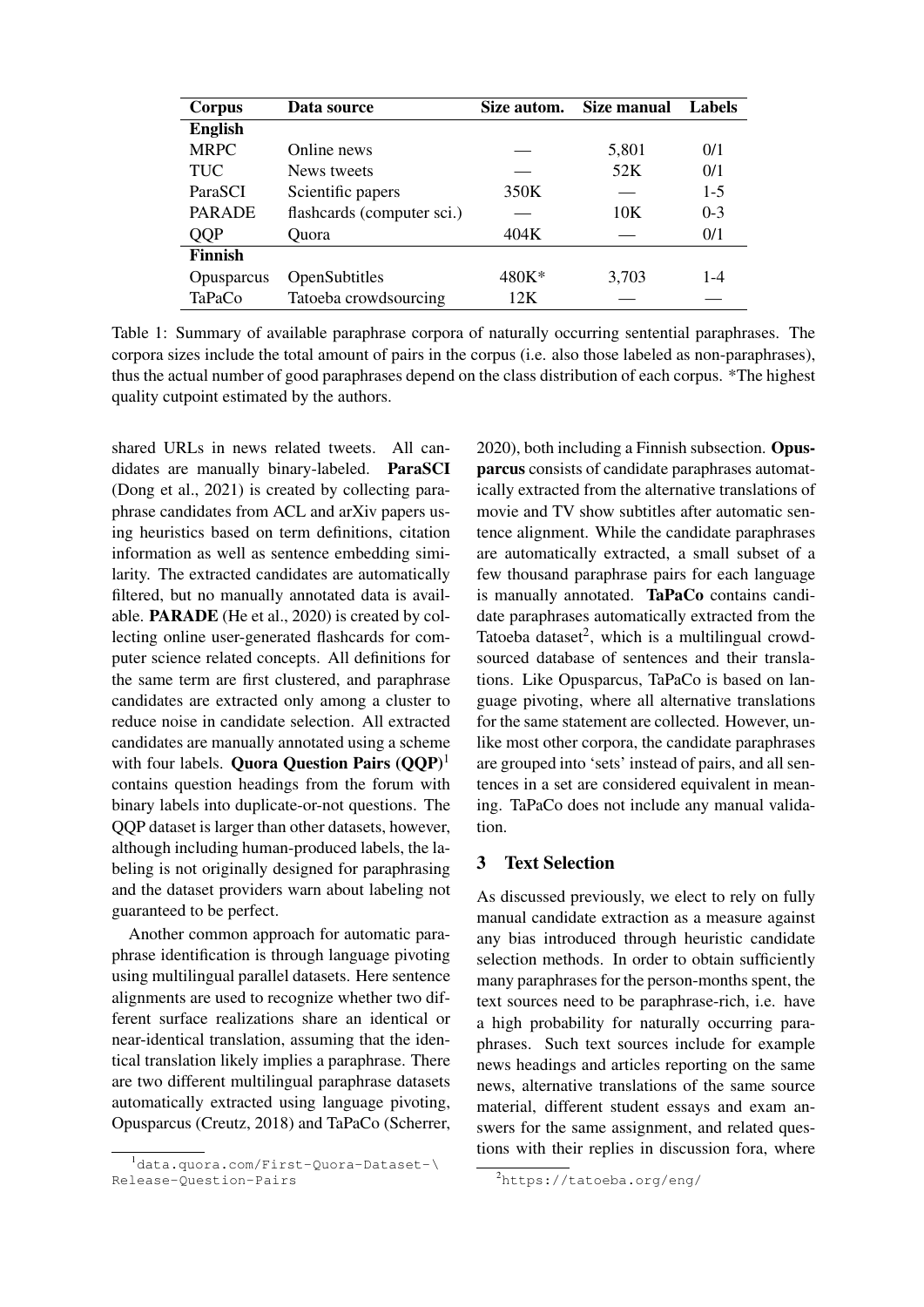one can assume different writers using distinct words to state similar meaning. For this first version of the corpus, we use two different text sources: alternative Finnish subtitles for the same movies or TV episodes, and headings from news articles discussing the same event in two different Finnish news sites.

## 3.1 Alternative Subtitles

 $OpenSubtitles<sup>3</sup>$  distributes an extensive collection of user generated subtitles for different movies and TV episodes. These subtitles are available in multiple languages, but surprisingly often the same movie or episode have versions in a single language, originating from different sources. This gives an opportunity to exploit the natural variation produced by independent translators, and by comparing two different subtitles for a single movie or episode, there is a high likelihood of finding naturally occurring paraphrases.

From the database dump of OpenSubtitles2018 obtained through OPUS (Tiedemann, 2012), we selected all movies and TV episodes with at least two Finnish subtitle versions. In case more versions are available, the two most lexically differing are selected for paraphrase extraction. We measure lexical similarity by TF-IDF weighted document vectors. Specifically, we create TF-IDF vectors with TfidfVectorizer from the sklearn package. We limit the number of features to 200K, apply sublinear scaling, use character 4-grams created out of text inside word boundaries, and otherwise use the default settings. To filter out subtitle pairs with low density of interesting paraphrase candidates, pairs with too high or too low cosine similarity of TF-IDF vectors are discarded. High similarity usually reflects identical subtitles with minor formatting differences, while low similarity is typically caused by incorrect identifiers in the source data. The two selected subtitle versions are then roughly aligned using the timestamps, and divided into segments of 15 minutes. For every movie/episode, the annotators are assigned one random such segment, the two versions presented side-by-side in a custom tool, allowing for fast selection of paraphrase candidates.

In total, we were able to obtain at least one pair of aligned subtitle versions for 1,700 unique movies and TV series. While for each unique movie only one pair of aligned subtitles is se-

lected for annotation, TV series comprise different episodes, dealing with the same plot and characters, and therefore overlapping in language. After an initial annotation period, we noticed a topic bias towards a limited number of TV series with a large number of episodes, and decided to limit the number of annotated episodes to 10 per each TV series in all subsequent annotation. In total, close to 3,000 different movies/episodes are used for manual paraphrase candidate extraction, each including exactly one pair of aligned subtitles.

#### 3.2 News Headings

We have downloaded news articles through open RSS feeds of different Finnish news sites during 2017–2021, resulting in a substantial collection of news from numerous complementary sources. For this present work, we narrow the data down to two sources: the Finnish Broadcasting Company (YLE) and Helsingin Sanomat (HS, English translation: Helsinki News). We align the news using a 7-day sliding window on time of publication, combined with cosine similarity of TF-IDF-weighted document vectors induced on the article body, obtaining article pairs likely reporting on the same event. The settings of the TF-IDF vectors is the same as in Section 3.1. We use the article headings as paraphrase candidates, striving to select maximally dissimilar headings of maximally similar articles as the most promising candidates for nontrivial paraphrases. In practice, we used a simple grid search and human judgement to establish the most promising region of article body and heading similarity values.

#### 4 Paraphrase Annotation

The paraphrase annotation is comprised of multiple annotation steps, including candidate selection as described above, manual classification of candidates based on an annotation scheme, as well as the possibility of rewriting partial paraphrases into full paraphrases. Next, we will discuss the different paraphrase types represented in our annotation scheme, and afterwards the annotation workflow is discussed in a more detailed fashion.

#### 4.1 Annotation Scheme

Instead of a simple yes/no (*equivalent* or *not equivalent*) as in MRPC (Dolan and Brockett, 2005) or 1–4 scale (*bad*, *mostly bad*, *mostly good* and *good*) as in Opusparcus (Creutz, 2018), our

<sup>3</sup>http://www.opensubtitles.org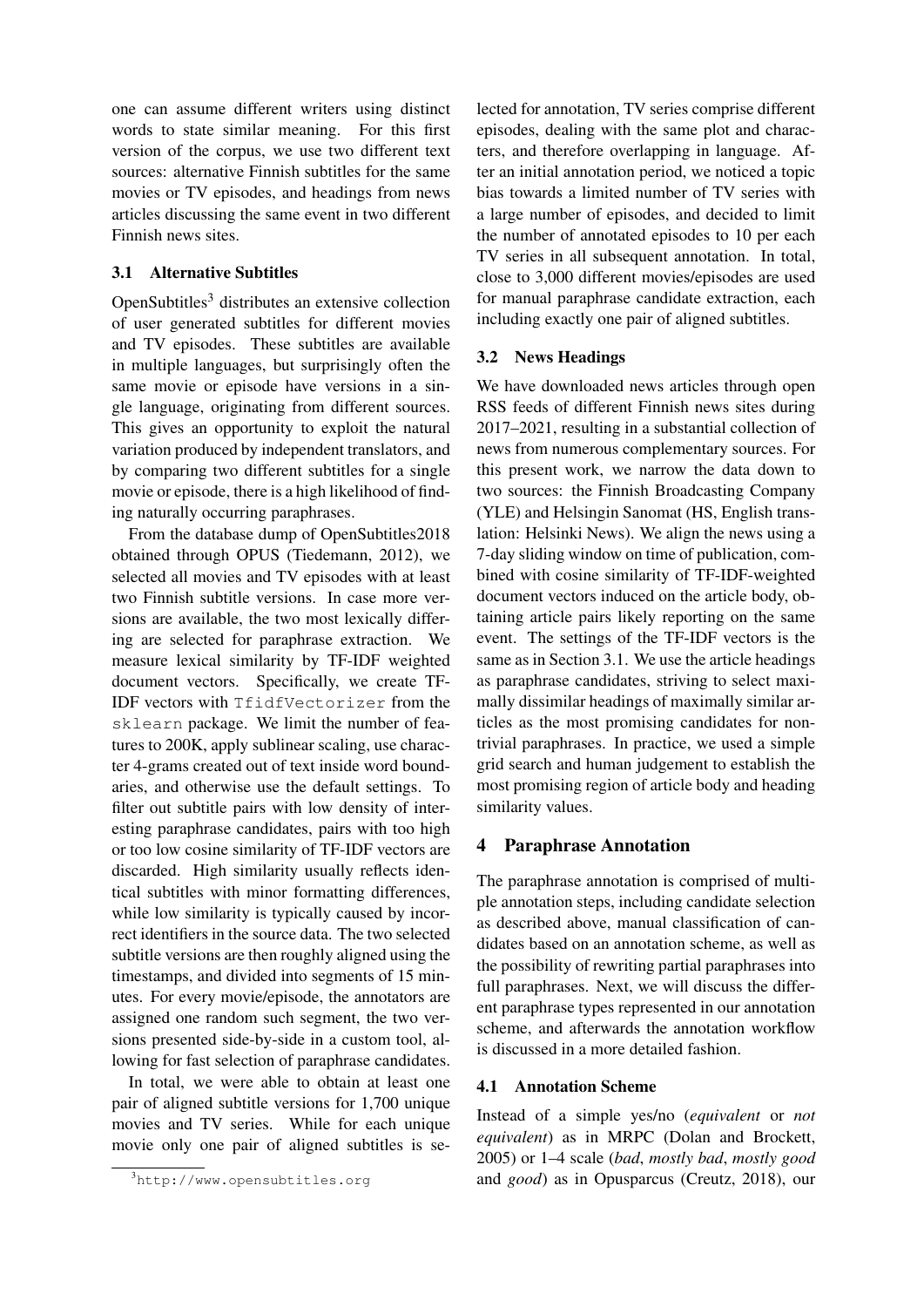annotation scheme is adapted to capture the level of paraphrasability in a more detailed fashion. Our annotation scheme uses the base scale 1–4 similar to other paraphrase corpora, enriched with additional subcategories (flags) for distinguishing different types of paraphrases which would otherwise fall from the label 4 (*good*) into label 3 (*mostly good*).

An example for each of the categories discussed below is shown in Table 2 (English translations available in Appendix A). Each candidate pair is first evaluated in terms of the base scale numbered from 1 to 4, where:

Label 4 is a full (perfect) paraphrase in all reasonably imaginable contexts, meaning one can always be replaced with the other without changing the meaning. This ability to substitute one for the other in any context is the primary test for *label 4* used in the annotation.

Label 3 is a context dependent paraphrase, where the meaning of the two statements is the same in the present context, but not necessarily in other contexts.

Label 2 is related but not a paraphrase, where there is a clear relation between the two statements, yet they cannot be considered paraphrases.

Label 1 is unrelated, there being no reasonable relation between the two statements, most likely a false positive in candidate selection.

If labeling a candidate pair is not possible for a reason, or giving a label would not serve the desired purpose (e.g. wrong language or identical statements), the example can be skipped with the *label x*.

With the base labels alone, a great number of candidate paraphrases would fail the substitution test for *label 4* and be classified *label 3*. This is especially so for longer text segments which are less likely to express strictly the same meaning. In order to avoid populating the *label 3* category with a very diverse set of paraphrases, we opt to introduce flags for finer sub-categorization and thus support a broader range of downstream applications of the corpus. These flags are always attached to *label 4* (subcategories of full paraphrases), meaning the paraphrases are not fully interchangeable due to the specified reason, but, crucially, are context-independent, unlike *label 3*. The possible flags are:

**Subsumption** ( $>$  or  $<$ ) where one of the statements is more detailed and the other more general. The relation of the pair is therefore directional, where the more detailed statement can be replaced with the more general one in all contexts, but not the other way around. The two common cases are one statement having additional minor details the other omits, and one statement being ambiguous while the other not. If there is a justification for crossing directionality (one statement being more detailed in one aspect while the other in another aspect), the pair falls into *label 3* as the directional replacement test does not hold anymore.

Style (s) for tone or register difference in cases where the meaning of the two statements is the same, but the statements differ in tone or register such that in certain situations, they would not be interchangeable. For example, if one statement uses pejorative language or profanities, while the other is neutral, or one is clearly colloquial language while the other is formal. The style flag also includes differences in the level of politeness, uncertainty, and strength of the statements.

Minor deviation (i) marks in most cases minimal differences in meaning (typically "this" vs. "that") as well as easily traceable differences in grammatical number, person, tense or such. Some applications might consider these as *label 4* for all practical purposes (e.g. information retrieval), while others should regard these as *label 2* (e.g. automatic rephrasing).

The flags are independent of each other and can be combined in the annotation.

## 4.2 Annotation Workflow

Given two aligned documents as described in Section 3, an annotator first extracts all candidate paraphrases. These can be anything between a short phrase and several sentences long, typically being about a sentence long. The annotators are encouraged to select as long continuous statements as possible, nevertheless at the same time avoiding a bias towards subsumption flag by over-extending one of the candidates. The candidate paraphrases are subsequently transferred into a classification annotation tool. In case of news headings, where the candidates are extracted automatically, the candidates are introduced directly in the classification tool without any manual extraction step.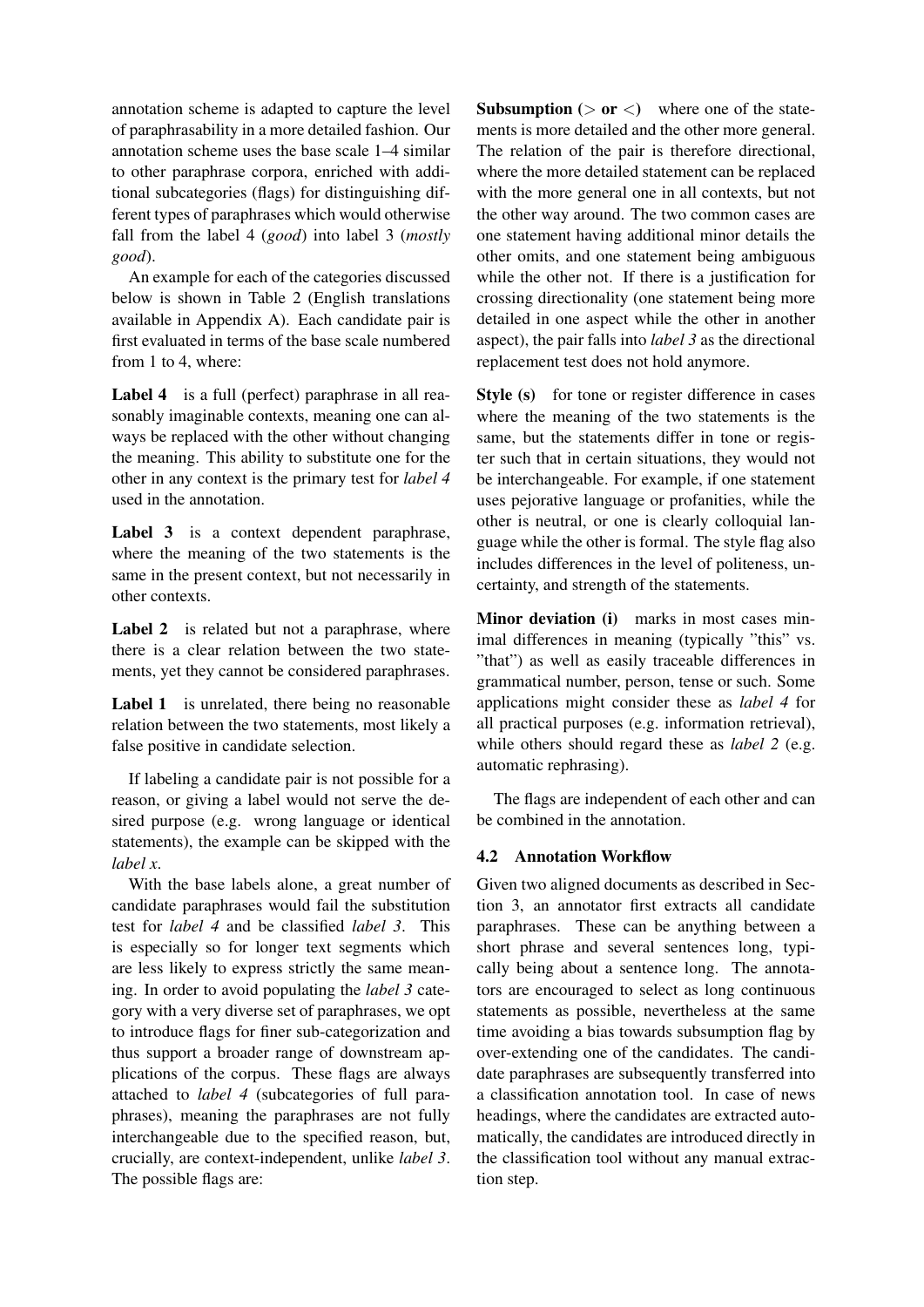| Label           | Statement 1                                      | Statement 2                         |
|-----------------|--------------------------------------------------|-------------------------------------|
| 4               | Tyrmistyttävän lapsellista!                      | Pöyristyttävän kypsymätöntä!        |
| 4s              | Olen työskennellyt lounaan ajan.                 | Tein töitä koko ruokiksen.          |
| 4i              | Teitäpä onnisti.                                 | Oletpa onnekas.                     |
| 4>              | Tein lujasti töitä niiden rahojen eteen.         | Paiskin kovasti töitä.              |
| 4< s            | Sä ruletat! Anna mennä!                          | Sinä olet paras, Tähkä! Anna mennä! |
| 4i <sub>S</sub> | Sä pöllit meidän kasvin!                         | Varastit meidän kasvit!             |
| 3               | Aion tehdä kokeen.                               | Aion testata sitä.                  |
| $\mathfrak{D}$  | Tappion kokenut Väyrynen katosi Helsingin yöhön. | Väyrynen putoamassa eduskunnasta.   |
|                 | <b>Rewrites</b>                                  |                                     |
| Orig            | Voinko palata tehtäviini?                        | Saanko jatkaa?                      |
| Rew             | Voinko palata tehtäviini?                        | Saanko jatkaa tehtäviäni?           |

Table 2: Example paraphrase pairs annotated with different labels and flags (English translations available in Appendix A).

In the classification tool, the annotator assigns a label for each candidate. The candidate paraphrases are shown one pair at a time, and for each pair the document context is available.

In addition to assigning a label and optional flags for a candidate pair, the classification tool provides an option to rewrite the statements if the classification is anything else than *label 4* without any flags. The annotators are instructed to rewrite the candidates in cases, where a simple fix, for example word or phrase deletion, addition or replacement with a synonym or changing an inflection, can be easily constructed. Rewrites must be such that the annotated label for the rewritten example is *4*. In cases where the rewrite would require more complicated changes or would take too much time, the annotators are instructed to move on to the next candidate pair. One rewrite done during the data annotation is illustrated in Table 2.

The annotators can mark unsure, difficult or otherwise interesting cases for later discussion in daily annotation meetings. The annotators also communicate online, for instance seeking a quick validation for a particular decision. The work is further supported by a jointly produced 17-page annotation manual, which is revised and extended regularly.

The annotation work is carried out by 5 annotators each working full-time or part-time throughout the 4 month period used to construct the first release version of the corpus. Each annotator has a strong background in language studies by having an academic degree or ongoing studies in a field related to languages or linguistics.

| Section     | Examples | Rewrites | Total  |
|-------------|----------|----------|--------|
| Train       | 36,600   | 6,239    | 42,839 |
| Devel       | 4,474    | 884      | 5,358  |
| <b>Test</b> | 4,589    | 786      | 5,375  |
| Total       | 45,663   | 7,909    | 53,572 |

Table 3: Data sizes in our corpus.

### 5 Corpus Statistics and Evaluation

The released corpus includes 45,663 naturally occurring paraphrases with additional 7,909 rewrites, resulting in the total size of 53,572 paraphrase pairs. The data is randomly divided into training, development and test sections using 80/10/10 split, however, with a restriction of all paraphrases from the same movie or TV episode being in the same section. Basic data statistics are summarized in Table 3, and label distribution in Figure 1. Notably, the amount of candidate pairs labeled as not paraphrases (labels 1 or 2 in our scheme) is almost non-existent, owing to the manual candidate selection step in subtitles data from which the vast majority of the corpus data originates. Only 5.6% of paraphrase pairs in the corpus originate from the automated candidate selection from news data. The amount of candidates labeled with label 1 or label x is insignificantly small, therefore we decided to discard these from the final corpus.

In Figure 2 we measure the density of different label combinations in the training set conditioned on cosine similarity of paraphrase pairs based on TF-IDF weighted character n-grams of lengths 2– 4. Up to cosine similarity of 0.5 the most common labels are evenly represented, while the prevalence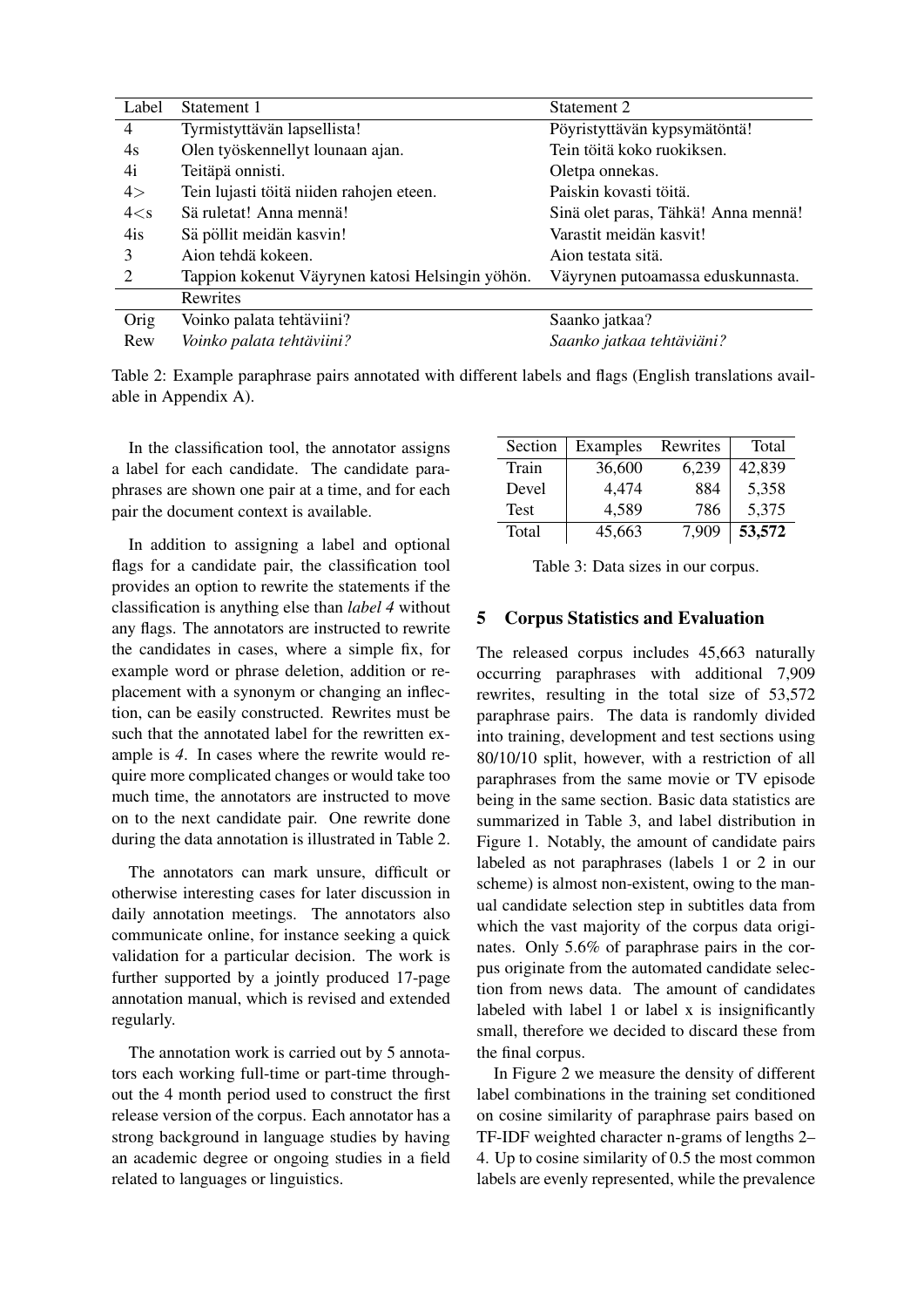

Figure 1: Labels distribution in our corpus excluding 7,909 rewrites which can be added up with *label 4*.

of label 4 increases throughout the range and dominates the sparsely populated range of similarities over 0.8.

#### 5.1 Annotation Quality

After the initial annotator training phase most of the annotation work is carried out as single annotation. In order to monitor annotation consistency, double annotation batches are assigned regularly. In double annotation, one annotator first extracts the candidate paraphrases from the aligned documents, but later on these candidates are assigned to two different annotators, who annotate the labels for these independently from each other. Next, these two individual annotations are merged and conflicting labels are resolved together with the whole annotation team in a meeting. These consensus annotations constitute a gold standard against which individual annotators can be measured.

A total of 1,175 examples are double annotated  $(2.5\% \text{ of the data}^4)$ . Most of these are annotated by exactly two annotators, however, some examples may include annotations from more than two annotators, and thus the total amount of individual annotations for which the gold standard label exists is 2,513. We measure the agreement of individually annotated examples against the gold standard annotations in terms of accuracy, i.e. the proportion of individually annotated examples with correctly assigned label.



Figure 2: Density of different labels in the training set conditioned on cosine similarity of the paraphrase pairs.

The overall accuracy is 68.7% when the base label (*labels 1–4*) as well as all additional flags are taken into consideration. When discarding the least common flags *s* and *i* and evaluating only base labels and directional subsumption flags, the overall accuracy is 72.9%. To compare the observed agreement to previous studies on paraphrase annotation, the Opusparcus annotation agreement is approximately 64% on Finnish development set and 67% on test set (calculated from numbers in Table 4 and Table 5 in Creutz (2018)). The Opusparcus uses an annotation scheme with four labels, similar to our base label scheme. In MRPC, the reported agreement score is 84% on a binary paraphrase-or-not scheme. While direct comparison is difficult due to the different annotation schemes and label distributions, the figures show that the observed agreement seem to be roughly within the same range with agreement numbers seen in related works.

In addition to agreement accuracy, we calculate two versions of Cohen's kappa, a metric for interannotator agreement taking into account the possibility of agreement occurring by chance. First we measure kappa agreement of all individual annotations against the gold standard, an approach typical in paraphrase literature. This kappa is 0.62, indicating substantial agreement. Additionally, we measure the Cohen's kappa between each pair of annotators. The weighted average kappa over all annotator pairs is 0.41 indicating moderate agree-

<sup>4</sup>During the initial annotator training double annotation was used extensively; this annotator training data is not included in the released corpus.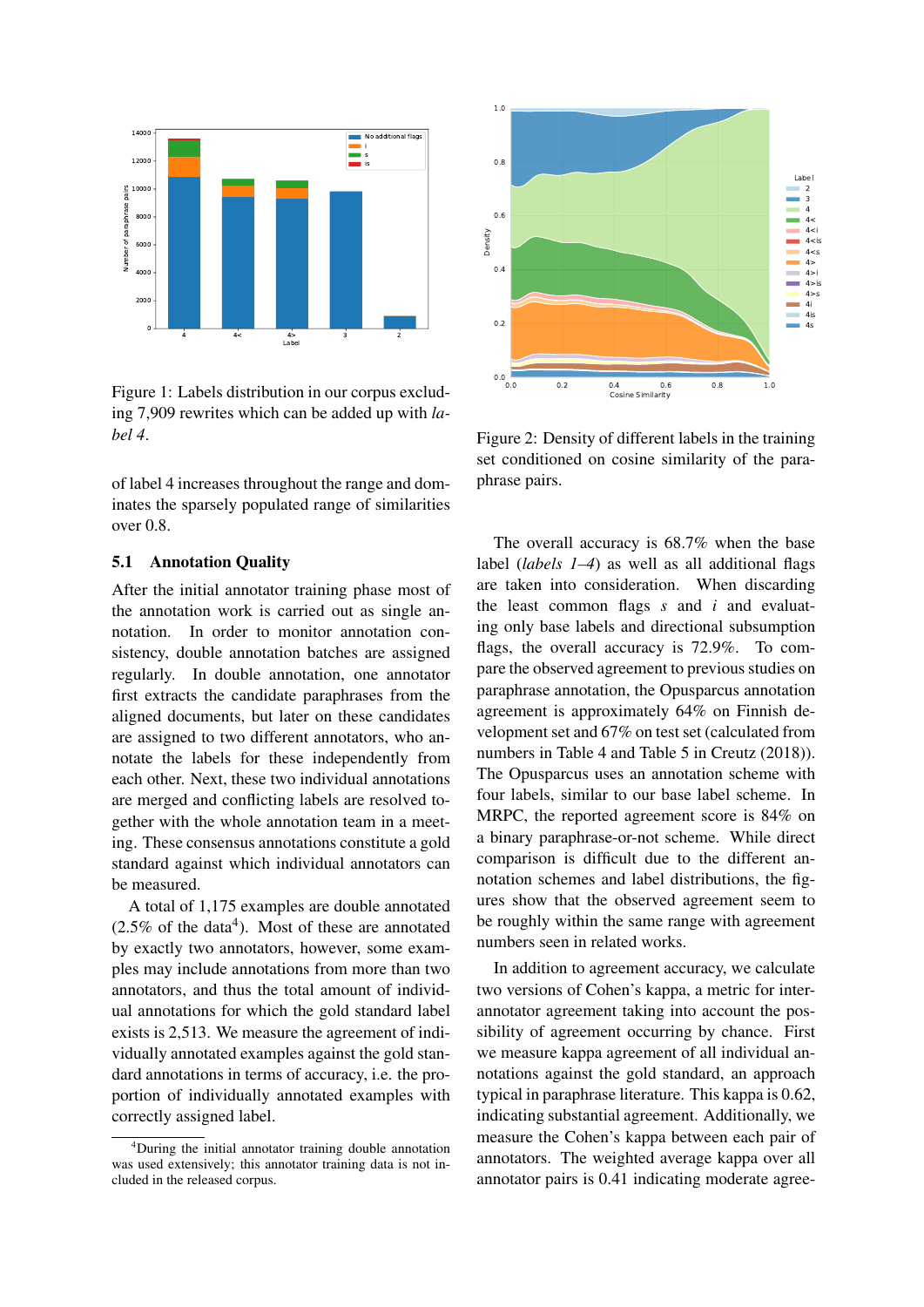

Figure 3: Comparison of paraphrase length distributions in terms of tokens per paraphrase.



Figure 4: Comparison of paraphrase pair cosine similarity distributions.

ment. Both are measured on full labels. When evaluating only on base labels and directional subsumption flags, these kappa scores are 0.65 and 0.45, respectively.

#### 5.2 Corpus Comparison

We compare the distribution of paraphrase lengths and lexical similarity with the two Finnish paraphrase candidate corpora, Opusparcus and TaPaCo, as the reference. Direct comparison is complicated by several factors. Firstly, both Opusparcus and TaPaCo consist primarily of automatically extracted paraphrase candidates, Opusparcus having only small manually curated development and test sections, and TaPaCo being fully uncurated. Secondly, the small manually annotated sections of Opusparcus are sampled to emphasize lexically dissimilar pairs, and therefore not representative of the characteristics of the whole corpus. We therefore compare with the fully automatically extracted sections of both Opusparcus and TaPaCo. For our corpus, we discard the small proportion of examples of base labels 1 and 2, i.e. not paraphrases. Another important factor to consider is that the proportion of false candidates in the automatically extracted sections of Opusparcus and TaPaCo is unknown, further decreasing comparability: the characteristics of false and true candidates may differ substantially, false candidates for

example likely being on average more dissimilar in terms of lexical overlap than true candidates.

For each corpus, we sample 12,000 paraphrase pairs. For our corpus, we selected a random sample of true paraphrases (*label 3* or higher) from the train section. For TaPaCo, the sample covers all paraphrase candidates from the corpus, however with the restriction of taking only one, random pair from each 'set' of paraphrases. For Opusparcus, which is sorted by a confidence score in descending order, the sample was selected to contain the most confident 12K paraphrase candidates.<sup>5</sup>

In Figure 3 the length distribution of paraphrases in terms of tokens is measured for the abovementioned samples. Although the majority of paraphrases are rather short in all three corpora, we see that our corpus includes a considerably higher proportion of longer paraphrases. The average number of tokens in our corpus is 8.3 tokens per paraphrase, while it is 5.6 in TaPaCo and 3.6 in Opusparcus candidates.

In Figure 4 the paraphrase pair cosine similarity distribution is measured using TF-IDF weighted character n-grams of length 2–4. While both

<sup>5</sup>When we repeated the length analysis with a sample of 480K most confident pairs, the length distribution and average length remained largely unchanged, while the similarity distribution became close to flat. Without manual annotation, it is hard to tell the reason for this behavior.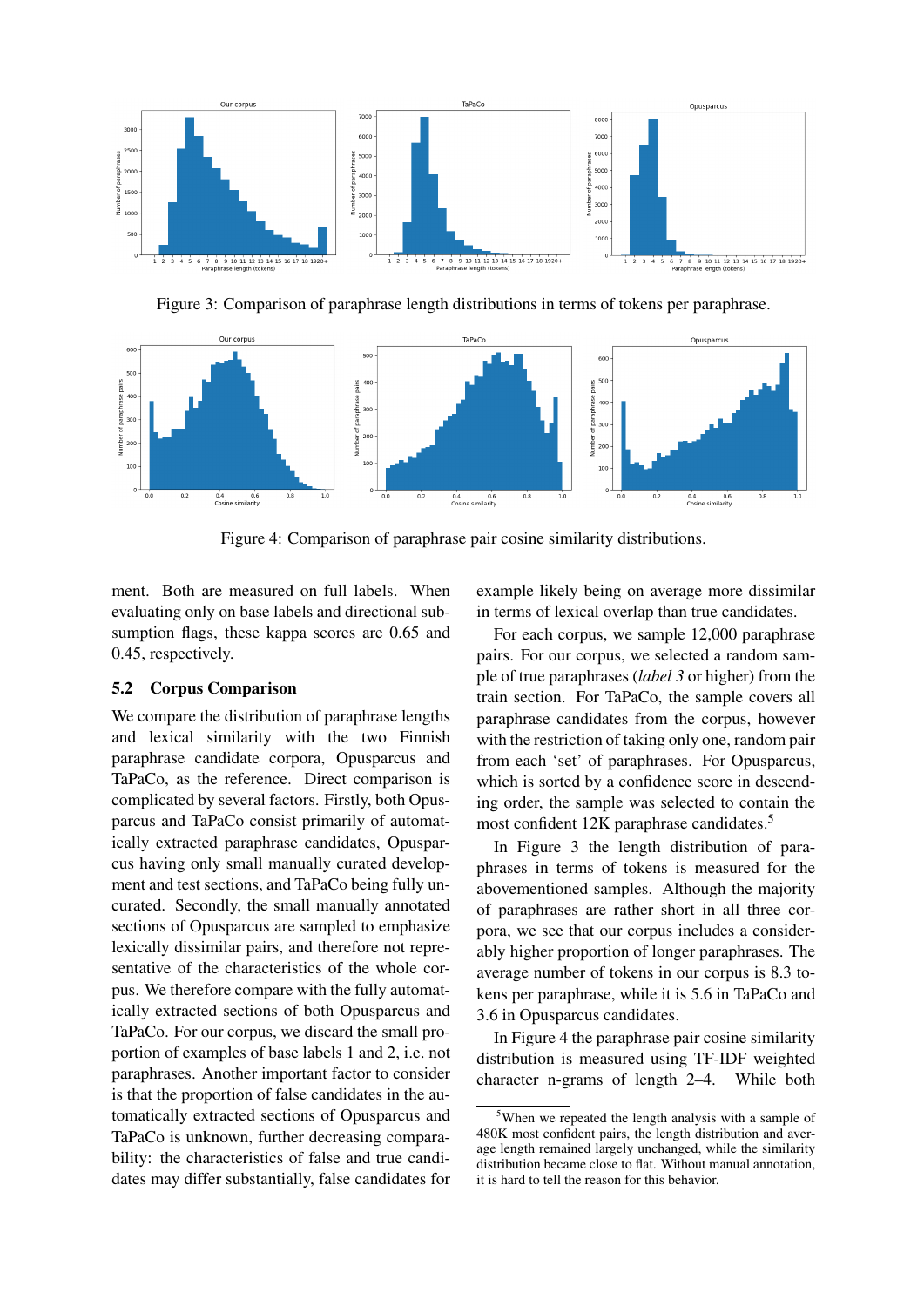TaPaCo and Opusparcus lean towards higher similarity candidates, the distribution of our corpus is more balanced including a considerably higher proportion of pairs with low lexical similarity.

#### 6 Paraphrase Classification Baseline

In order to establish a baseline classification performance on the new dataset, we train a classifier based on the FinBERT model (Virtanen et al., 2019). Each paraphrase pair of statements A and B is encoded as the sequence [CLS] A [SEP] B [SEP], where [CLS] and [SEP] are the special marker tokens of the BERT model. Subsequently, the output embeddings of the three special tokens are concatenated together with the averaged embeddings of the tokens in A and B. These five concatenated embeddings are then propagated into four decision layers: one for the base label *2/3/4*, one for the subsumption flag <*/*>*/none*, and one for each the binary flag *s* and *i*. Since the flags only apply to base label *4*, no gradients are applied to these layers for examples with base labels *2* and *3*. We have explored also other BERT-based architectures, such as basing the classification on the [CLS] embedding only as is customary, and having a single classification layer comprising all possible base label and flag combinations. These resulted in a consistent drop in prediction accuracy, and we did not pursue them any further.

The baseline results are listed in Table 4 showing that per-class F-score ranges between 38–71%, strongly correlated with the number of examples available for each class. When interpreting the task as a pure multi-class classification, i.e. when counting all possible combinations of base label and flags as their own class, the accuracy is 54% with majority baseline being 34.3%, and the annotators' accuracy 68.7%. The model thus positions roughly to the mid-point between the trivial majority baseline, and human performance.

#### 7 Discussion and Future Work

In this work, we set out to build a paraphrase corpus for Finnish that would be (a) in the size category allowing deep model fine-tuning and (b) manually gathered maximizing the chance of finding more non-trivial, longer paraphrases than would be possible with the traditional automatic candidate extraction. The annotation so far took 14 person-months and resulted in little over 50,000 manually classified paraphrases. We have demon-

| Label        | Prec | Rec  | F-score | Support |
|--------------|------|------|---------|---------|
| 2            | 50.9 | 31.2 | 38.7    | 93      |
| 3            | 57.7 | 31.9 | 41.1    | 990     |
| 4            | 66.2 | 78.2 | 71.7    | 2149    |
| 4<           | 52.8 | 53.5 | 53.2    | 1007    |
| 4>           | 52.6 | 56.1 | 54.3    | 1136    |
| $\mathbf{i}$ | 51.5 | 36.5 | 42.7    | 329     |
| S            | 51.4 | 28.9 | 37.0    | 249     |
| W. avg       | 52.9 | 54.0 | 52.2    |         |
| Acc          |      |      | 54.0    |         |

Table 4: Classification performance on the test set, when the base label and the flags are predicted separately. In the upper section, we merge the subsumption flags with the base class prediction, but leave the *i* and *s* separated. The rows *W. avg* and *Acc* on the other hand refer to performance on the complete labels, comprising all allowed combinations of base label and flags. *W. avg* is the average of P/R/F values across the classes, weighted by class support. *Acc* is the accuracy.

strated that, indeed, the corpus has longer, more lexically dissimilar paraphrases. Building such a corpus is therefore shown feasible and presently it is likely the largest manually annotated paraphrase dataset for any language, naturally at the inevitably higher data collection cost. The manual selection is only feasible for texts rich in paraphrase, and the domains and genres covered by the corpus is necessarily restricted by this condition.

In our future work, we intend to extend the manually annotated corpus, ideally roughly double its present size. We expect the pursued data size will allow us to build sufficiently accurate models, both in terms of embedding and pair classification, to gather further candidates automatically at a level of accuracy sufficient to support down-stream applications. We are also investigating further text sources, especially parallel translations outside of the present subtitle domain. The additional flags in our annotation scheme, as well as the nearly 10,000 rewrites allow for interesting further investigations in their own right.

While in the current study we concentrated on training a classifier for categorizing the paraphrases into fine-grained sub-categories, where only 2% of the paraphrases in the current release belonged to *related but not a paraphrase* category (label 2), which can be seen as a negative class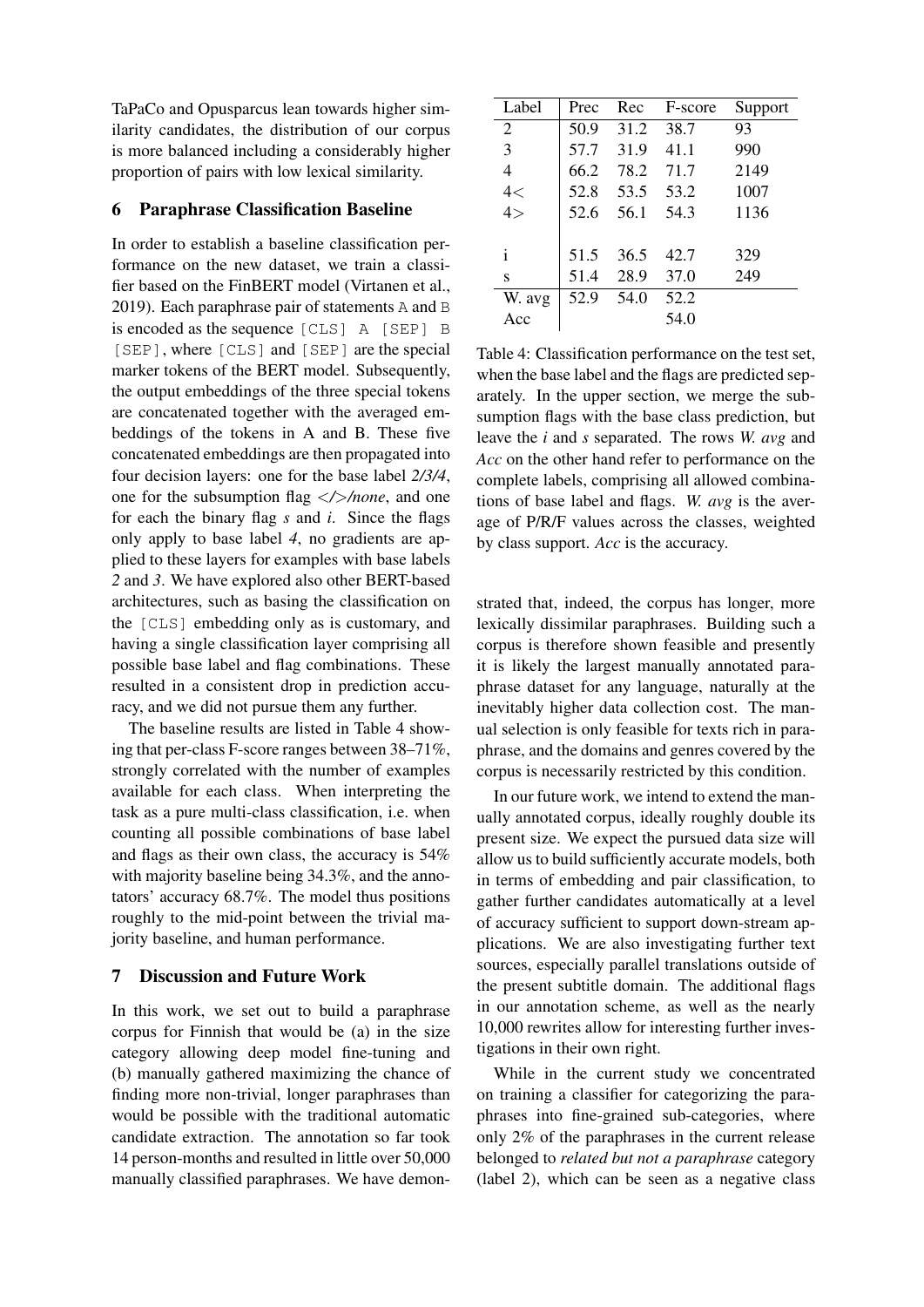in the more traditional *paraphrase* or *not a paraphrase* classification task. In order to better account for this traditional classification task, in future work, in addition to extending the number of positive examples, we will also look into methods for expanding the training section with negative examples. While extending the data with *unrelated paraphrase* candidates (label 1) can be considered a trivial task, as more or less any random sentence pair can be considered *unrelated*, the task of expanding the data with interesting *related but not a paraphrase* candidates (label 2) is an intriguing question. One option to consider in future work is active learning, where the confidence scores provided by the initial classifier could be used to collect difficult negatives.

## 8 Conclusions

In this paper we presented the first entirely manually annotated paraphrase corpus for Finnish including 45,663 naturally occurring paraphrases gathered from alternative movie or TV episode subtitles and news headings. Further 7,909 hand-made rewrites are provided, turning contextdependent paraphrases into perfect paraphrases whenever possible. The total size of the released corpus is 53,572 paraphrase pairs of which 98% are manually classified to be at least paraphrases in their given context if not in all contexts.

Additionally, we evaluated the advantages and costs of manual paraphrase candidate selection from two 'parallel' but monolingual documents. We demonstrated the approach on alternative subtitles showing the technique being feasible for high quality candidate selection yielding sufficient amount of paraphrase candidates for the given annotation effort. We have shown the candidates to be notably longer and less lexically overlapping than what automated candidate selection permits.

The corpus is available at github.com/ TurkuNLP/Turku-paraphrase-corpus under the CC-BY-SA license.

#### Acknowledgments

We gratefully acknowledge the support of European Language Grid which funded the annotation work. Computational resources were provided by *CSC — the Finnish IT Center for Science* and the research was supported by the Academy of Finland. We also thank Sampo Pyysalo for fruitful discussions and feedback throughout the project, and Jörg Tiedemann for his generous assistance with the OpenSubtitles data.

#### References

- Alaa Saleh Altheneyan and Mohamed El Bachir Menai. 2019. Evaluation of state-of-the-art paraphrase identification and its application to automatic plagiarism detection. *International Journal of Pattern Recognition and Artificial Intelligence*, 34.
- Rahul Bhagat and Eduard Hovy. 2013. Squibs: What is a paraphrase? *Computational Linguistics*, 39(3):463–472.
- Mathias Creutz. 2018. Open Subtitles paraphrase corpus for six languages. In *Proceedings of the Eleventh International Conference on Language Resources and Evaluation (LREC 2018)*.
- William B. Dolan and Chris Brockett. 2005. Automatically constructing a corpus of sentential paraphrases. In *Proceedings of the Third International Workshop on Paraphrasing (IWP 2005)*.
- Qingxiu Dong, Xiaojun Wan, and Yue Cao. 2021. ParaSCI: A large scientific paraphrase dataset for longer paraphrase generation. *arXiv preprint arXiv:2101.08382*.
- Yun He, Zhuoer Wang, Yin Zhang, Ruihong Huang, and James Caverlee. 2020. PARADE: A new dataset for paraphrase identification requiring computer science domain knowledge. In *Proceedings of the 2020 Conference on Empirical Methods in Natural Language Processing (EMNLP)*, pages 7572–7582.
- Wuwei Lan, Siyu Qiu, Hua He, and Wei Xu. 2017. A continuously growing dataset of sentential paraphrases. In *Proceedings of the 2017 Conference on Empirical Methods in Natural Language Processing (EMNLP)*, pages 1224–1234.
- Nitin Madnani and Bonnie J. Dorr. 2010. Generating phrasal and sentential paraphrases: A survey of data-driven methods. *Computational Linguistics*, 36(3):341–387.
- Ramtin Mehdizadeh Seraj, Maryam Siahbani, and Anoop Sarkar. 2015. Improving statistical machine translation with a multilingual paraphrase database. In *Proceedings of the 2015 Conference on Empirical Methods in Natural Language Processing (EMNLP)*, pages 1379–1390.
- Yves Scherrer. 2020. TaPaCo: A corpus of sentential paraphrases for 73 languages. In *Proceedings of The 12th Language Resources and Evaluation Conference (LREC 2020)*, pages 6868–6873.
- Sarvesh Soni and Kirk Roberts. 2019. A paraphrase generation system for EHR question answering. In *Proceedings of the 18th BioNLP Workshop and Shared Task*, pages 20–29.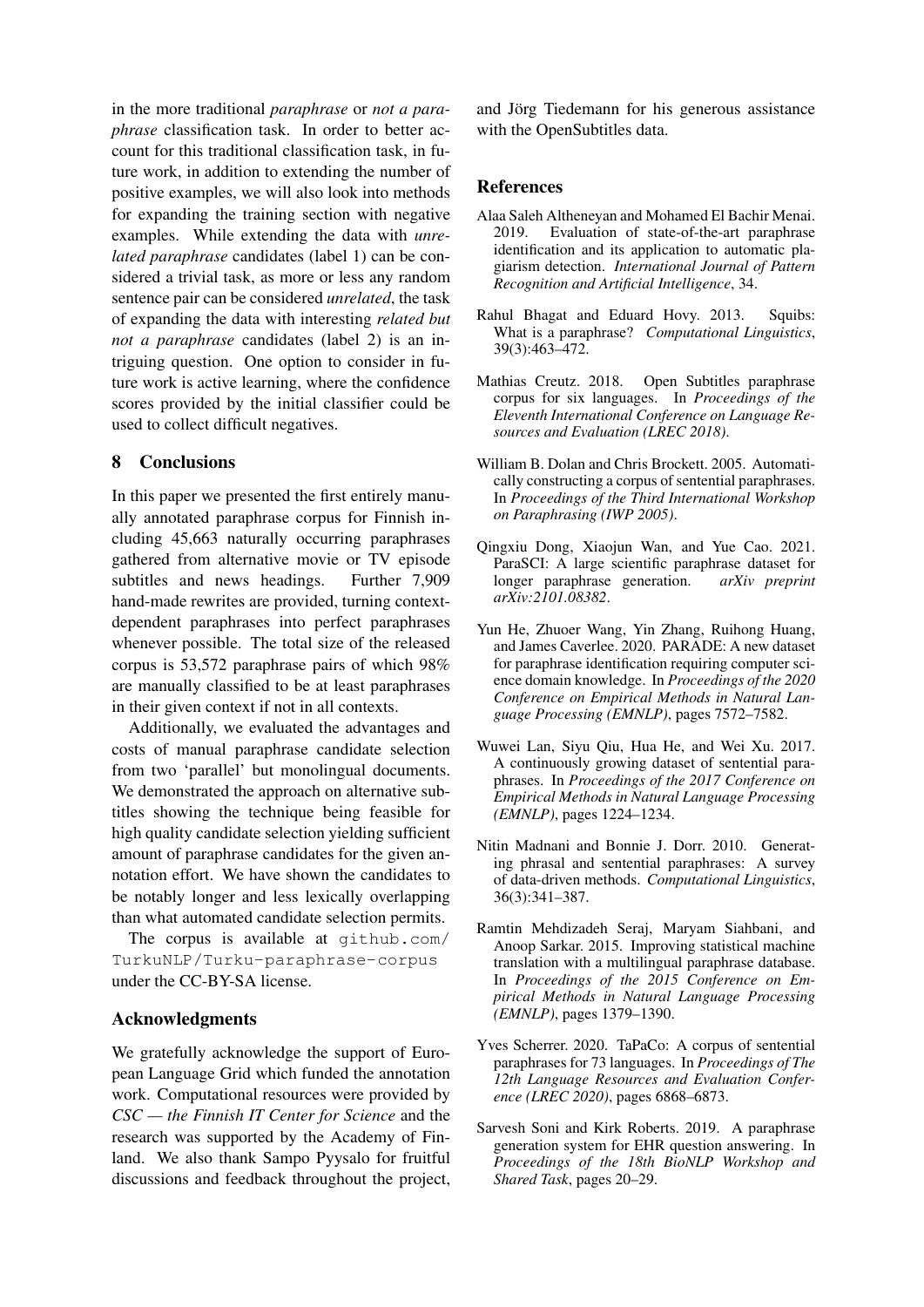- Jörg Tiedemann. 2012. Parallel data, tools and interfaces in OPUS. In *Proceedings of the Eighth International Conference on Language Resources and Evaluation (LREC 2012)*, pages 2214–2218.
- Antti Virtanen, Jenna Kanerva, Rami Ilo, Jouni Luoma, Juhani Luotolahti, Tapio Salakoski, Filip Ginter, and Sampo Pyysalo. 2019. Multilingual is not enough: BERT for Finnish. *arXiv preprint arXiv:1912.07076*.